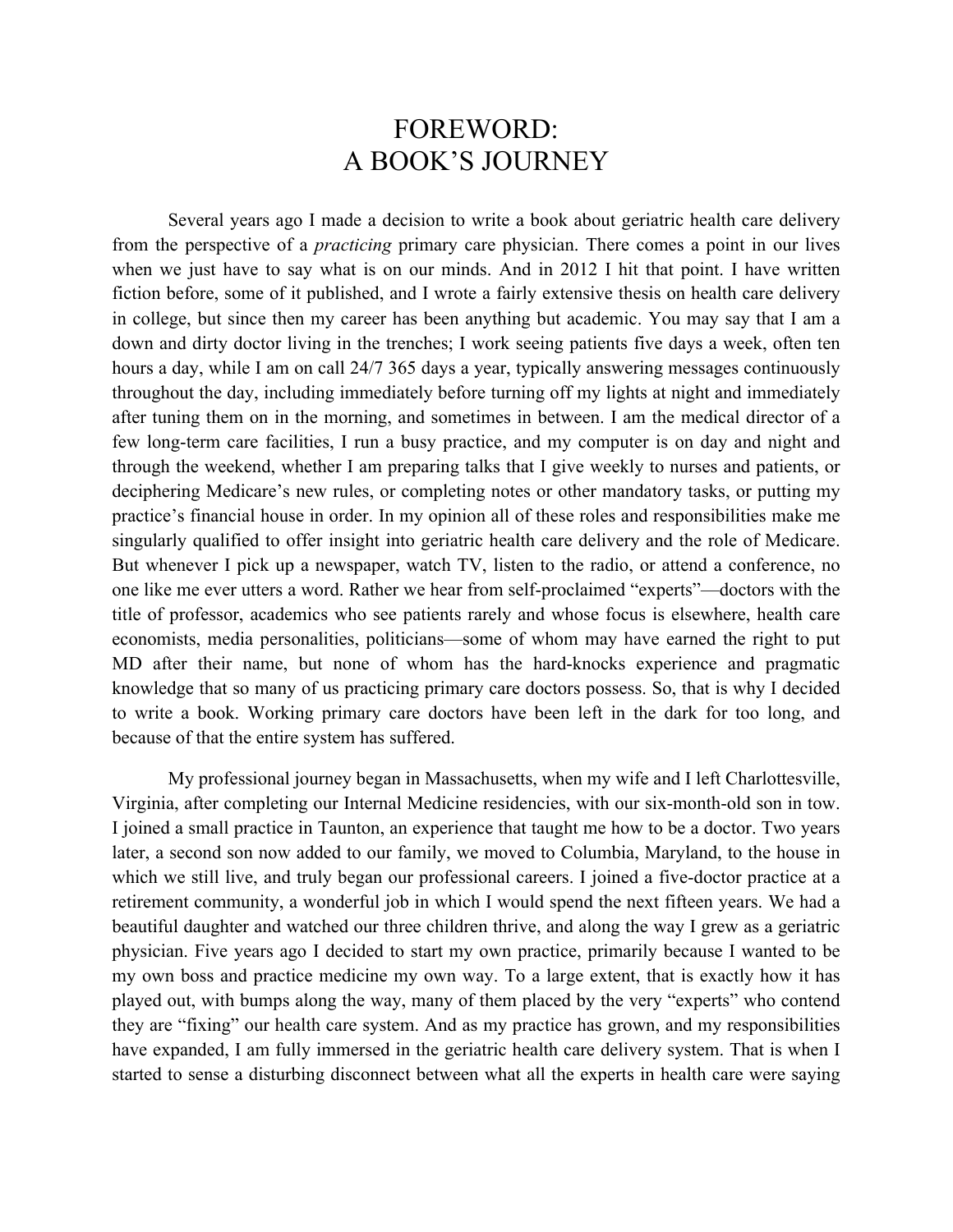from their academic and intellectual perches, and what I and my primary care colleagues were experiencing in the real world that exists far beneath their perceptions.

The Affordable Care Act (ACA or Obamacare) and novel reforms being heralded by Medicare promised a great deal to those of us in primary care. From my perspective, these programs heralded a new appreciation of primary care; all the experts touted primary care doctors as the most important linchpins of any successful health care reform. Even our president discussed primary care in only the most glowing light. But then reality set in. More paperwork, more regulations, new mandatory programs that were time-consuming and expensive, the threat of government audits with potentially large fines; all of this struck us hard in primary care, and all had been engineered by "experts" in the name of reform. Doctors dropped out of Medicare, others (concierge doctors) eliminated insurance completely and charged patients a fee. Hospitals started buying small practices that could not otherwise survive. Workloads increased and overhead costs escalated, most of it not related to patient care. Many of us feared for our futures. One doctor who sits high in ladder of CMS (the Centers for Medicare and Medicaid Services) told me that practices like mine would essentially be extinct in the next five years. And so I wondered why there was such a large gap between what the experts were promising us and what the reformers were actually delivering to us. In reality I knew the answer. And that is what started filling the pages of my book.

A wave of discontent has been simmering in primary care, and much of that has found its way into my book. Two Daily Beast articles from April, 2014 highlight what many of us in the trenches have known for a long time.<sup>iii</sup> Begins one of the articles: "Doctors are miserable, patients are miserable, and there's no end in sight. It's time to revamp the health-care system from the ground up—starting with primary care." The article contends that health care delivery has been co-opted by "thought leaders" including academics, consultants, and policy experts, while 82 percent of practicing physicians like me "feel powerless to influence the profession." One primary care doctor interviewed, who supports a movement to drop out of insurance completely and simply charge patients a membership fee, states that the system is so broken that it cannot be fixed. "'I always say you can't polish a turd. That's what most pundits and consultants are trying to do: hence the advent of Accountable Care Organizations (ACO's) and patient centered medical home constructs. These do nothing to address the culture. They simply impose more restrictions, mandates, and parameters on dangerously stretched physicians." This is a sentiment with which many of us who practice medicine absolutely agree.

The author states that nine out of ten doctors discourage others from joining the profession, and that many "doctors feel that America has declared war on physicians—and both physicians and patients are losers." The ACA has codified a system where primary care doctors are the workhorses with no power to impact change. They are judged by productivity and patient satisfaction scores, which have little relevance to quality care. "But the primary care doctor doesn't have the political power to say no to anything—so the 'to do' list continues to lengthen. A stunning and unmanageable number of forms…show up on a physician's desk needing to be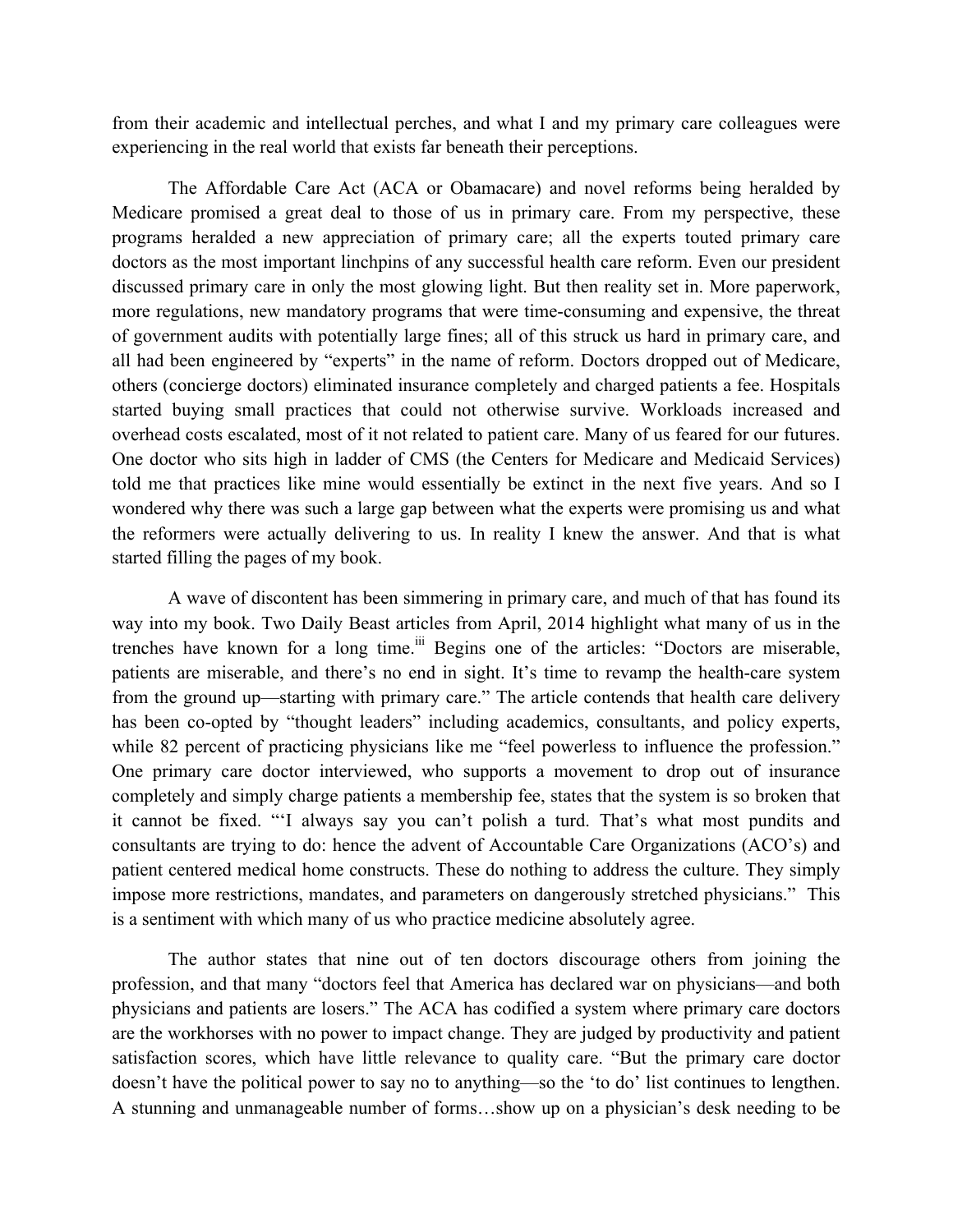signed. Reams of lab results, refill requests, emails, and callbacks pop up continually on the computer screen. Calls to plead to insurance companies are peppered throughout the day. Every decision carries with it an implied threat of malpractice litigation. Failing to attend to these things brings prompt disciplining or patient complaint. And mercilessly, all of these tasks have to be done on the exhausted doctor's personal time." To me this is an ideal description of a good day; what I love about practicing medicine—spending time with my patients—often takes a back seat to the meaningless busywork we are told me must complete, much of it driven by the ACA and Medicare's reforms. Concludes the article: "To be sure many people with good intentions are working toward solving the healthcare crisis. But the answers they've come up with are driving up costs and driving out doctors."

When I completed my book in the winter of 2013, and I wrote a query letter to send to editors, I decided to try my luck with the academic press. I was elated that almost immediately I heard from the editor of a major university-affiliated press, which happened to be the home of some of the most forward thinking academic doctors involved in health care delivery research. After reading my manuscript and talking to me a few times, she gave me the good news in March of 2013 "I am very pleased to let you know that we would like to offer you an advanced contract for your book." She told me that an academic reviewer would look over the book and recommend changes, and that she would send me the contract within a few weeks.

A month later, while I was at the Chesapeake Bay for spring break with my wife and daughter, the editor emailed me again. The academic reviewer, it turns out, slammed the book, and because of that the editor withdrew her contract. The reviewer stated that while at a recent conference of medical directors he learned, in contrast to my book's allegations, that in fact CMS was reforming geriatric health care, and that I was out of touch. "A speaker from CMS spoke about a multitude of programs funded through the Innovation center. Real change is happening. There are robust models of Accountable Care Organizations and Medicare is simply not headed for Dr. Lazris' simplistic model of co-pays for specialists," he wrote, expressing a sentiment that contradicts my own experience with Medicare reform and that of other working primary care doctors whose real-world experiences are relayed in forums such as the *Daily Beast* articles that I cited above. It was clear from some of his comments that he had not even read my book beyond perhaps a few lines here and there. Ironically, another practicing geriatric physician friend and I were at the same conference and left with just the opposite impression than did this academic reviewer, who seemed to have no real understanding of these innovations and how they impacted us in primary care. I fully knew that it was not I who was out of touch. But it was he who was judging me and latching on to Medicare's new reforms as some theoretical savior.

The editor, who still wanted to publish my book, worked with me in "fixing" it. We changed the structure, added references, and sharpened the themes. I spent the entire summer working on the manuscript; my son helped me with literature searches, and I dug up hundreds of articles I had read. By October I was able to send the new draft back to the editor. She responded: "The revised manuscript is excellent—you did a great job—it's much tighter, more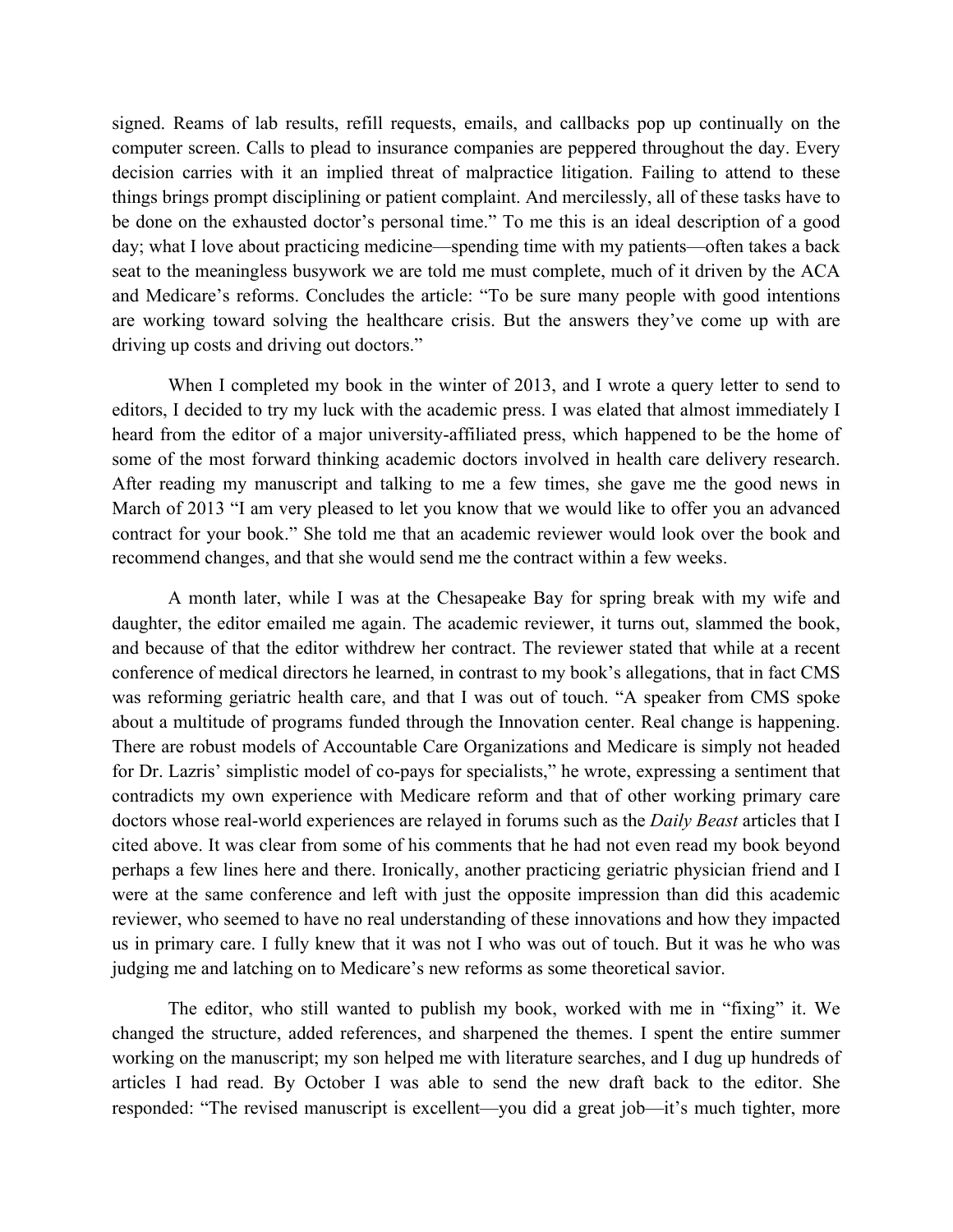focused, and very powerful throughout." She promised to find better reviewers this time. It took her a while, and I received my verdict in January 2014

The first two reviewers had some reservations, primarily with regard to the book's audience and marketability, but overall had favorable comments. One of them wrote: "I thoroughly enjoyed reading this manuscript. The scholarship is thorough and largely accurate. He writes clearly, is well organized and uses case examples appropriately to illustrate his thesis." The second one wrote: "Superior documentation with a mix of the very newest coming out of the geriatric literature as well as more classical references over the past two decades…He is on target, and this material, which is reaching a small readership of geriatric physicians, needs to gain prominence in both clinical practice and national discussions."

The third reviewer, however, was not as kind. From the first word of his critique, he hammered the book, calling it crass, abrasive, unprofessional, and offensive, the very antithesis of a good academic book. "Dr. Lazris' manuscript reads primarily as a denunciation of the care of the elderly in America, as he perceives it, as well as prolific criticisms and attacks on the current medical establishment, Medicare, physicians, hospitals, the pharmaceutical industry, politicians, hospice, and the general public." Much of his review was even harsher than that. At that point, the editor dropped me from consideration.

However hurt and offended I was by the review, and by my entire unsatisfactory experience with this academic publisher, it did wake me up to a certain reality. Many academic doctors, such as the ones who had decimated my book, live in a very different world than I and so many of my hardworking primary care colleagues. These are the people who make policy, who study health care delivery from their stuffy offices, who advocate the new reforms without having actually experienced them, and then who ultimately judge us. When studies show that 82 percent of practicing physicians feel powerless to influence our profession, it is because people like this bury us under their theoretical constructs and fail to involve us in any reform. In fact, they would probably be very averse to tasting our reality, because that would disrupt the neat and simplistic perceptions to which many of them blindly adhere.

I sent my query letter to a couple of mainstream publishers, but without a professorial title or any expert status, I fully knew that it would end up in someone's trash. That is when one of my patients told me to self-publish; he had done it before, and he felt that Amazon was better than an established publishing house. Others with whom I spoke agreed. At that point, my decision was made.

In truth, this is not an academic book, as much as it is supported by evidence and research. It is a book reflective of a brewing anger among those of us who actually practice geriatric primary care, those of us who have been trampled on and muffled. It is a story seen through my experienced eyes, however jaded they may be. Perhaps it is a bit crass, perhaps it may offend. But in many of our opinions, the academic, political, and policy communities have